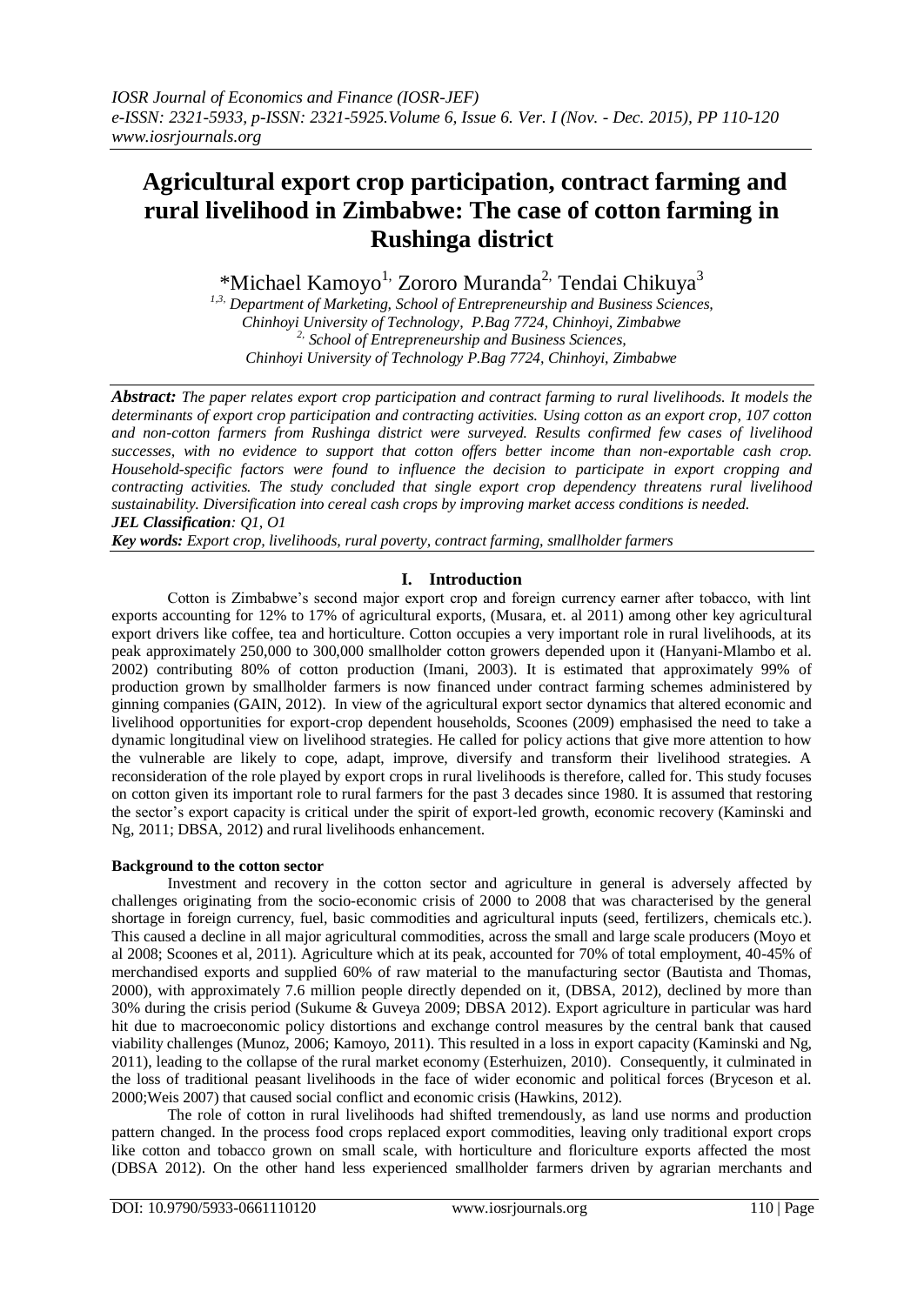contract farming replaced large-scale commercial farmers in export agriculture (Moyo, 2011a; 2011b). It is estimated that by year 2000 only 25% of cotton production was coming from about 350 commercial farmers and by 2003 only a mere 1% of production was coming from 12 large scale commercial farmers (Imani, 2003) and today the entire production is coming from smallholder farmers. This generated new differentiated livelihood patterns with both winners and losers (Scoones et al, 2012).

Under the new agrarian structure driven by cotton merchants many smallholder farmers continued to be constrained by historical barriers that excluded them from accessing key agricultural inputs and services like irrigation infrastructure, export incentives, market information, long term bank credits and extension services as used to be enjoyed by large scale farmers (Moyo, 2000; Moyo and Nyoni, 2013). Access to reliable agricultural credit markets continued to be a deterring factor to smallholder cotton producers. They continued to depend on an unfair contract scheme for credit inputs like seed, fertilizers, pesticides and extension services (Likulunga, 2005). Given the weak bargaining power characterising smallholder farmers, the outgrower scheme turned to be oligopsonistic in nature, with cotton merchants exerting greater market power over farmers. Cotton merchants continued to extract the surplus from farmers, by contracting them through provision of agricultural inputs, credits and technical support at inflated prices and purchase farmers" produce at lower prices (Balat et al, 2007; Porto et. al, 2011).

This caused the gains from the broader agricultural market reforms that began in 1991 to be limited and short-lived (Makamure et.al, 2001; Larsen, 2002; Poulton and Hanyani-Mlambo, 2009). The reforms that abolished the statutory monopoly of Cotton Marketing Board (CMB) in 1994 were meant to facilitate the conversion from a single agricultural marketing channel to a multi-marketing channel. These reforms were expected to reduce rural poverty by facilitating the poor to access domestic and export markets through promoting the integration of informal rural traditional market with the modern efficient market, at the same time promoting the integration of domestic agricultural commodity markets with the international agricultural commodity markets (IFAD, 2003; Moyo, 2011 and AIAS, 2009).This would ensure competitive market equilibrium, eliminate price distortions in the input and output markets, re-establish a close correspondence between local and world market prices in order to achieve the so-called border parity pricing (Barret et al, 2005; Development Bank of South Africa, 2012). Yet the gap between international prices (Cotlook A) and domestic prices was never closed (Figure 1).



**Figure 1: Domestic and International Cotton Prices**

Source: Data obtained from FAO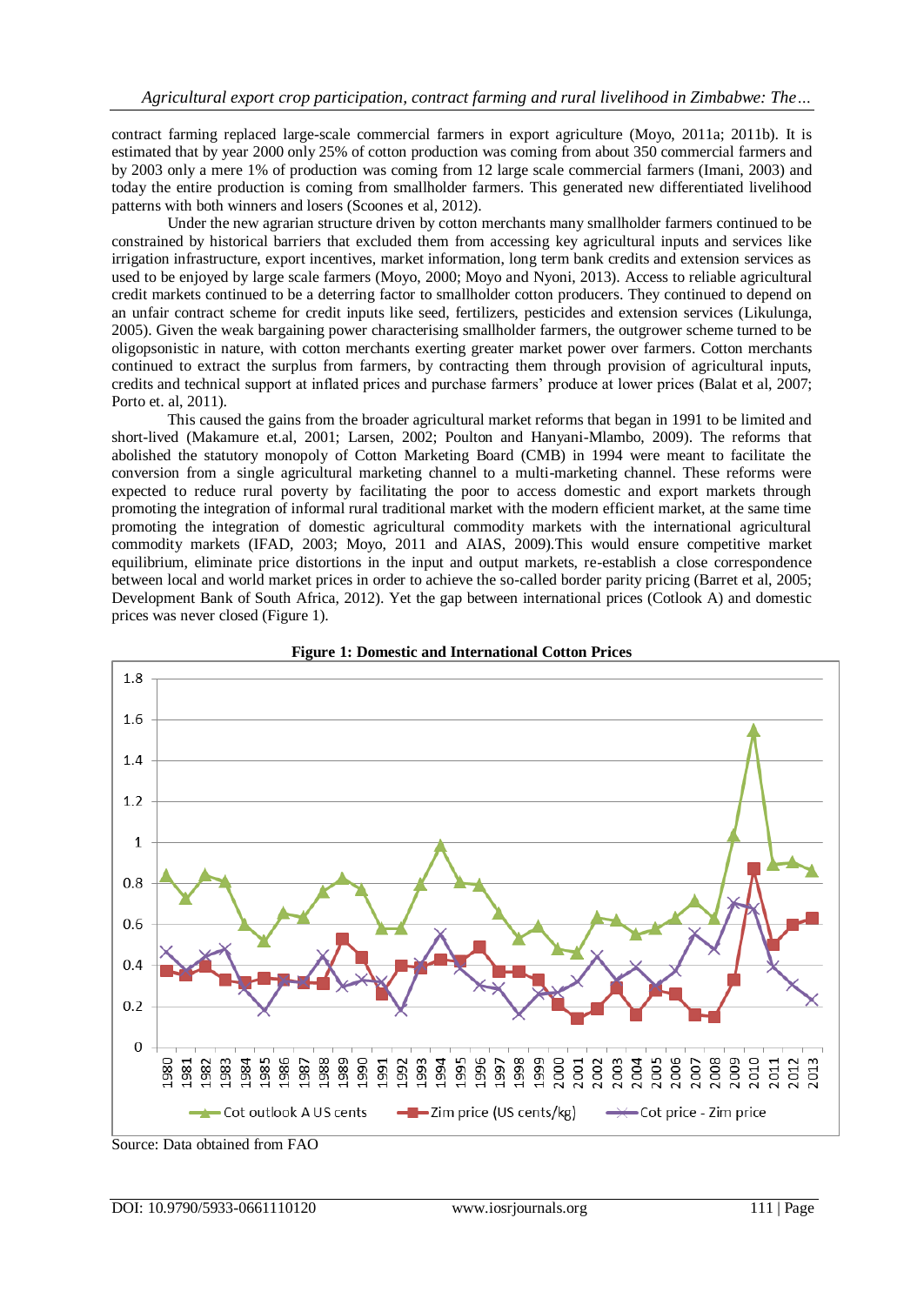In the long-run the results were contrary to expectations. The reforms failed to stimulate the production of internationally tradable commodities like cotton, tobacco and horticulture through promoting private sector participation that was expected to replace government in supplying inputs, purchasing output, storing, processing and exporting at competitive prices (Makamure et.al, 2001). In fact the entry of new merchants after cotton sector liberalization contributed to the disintegration of the contract farming model, since most of the new players were opportunistic. Their uncooperative behaviour resulted in disregarding of quality in buying cotton and fuelled side-marketing of seed cotton, making it difficult to enforce contractual agreements (Poulton and Hanyani-Mlambo, 2009; Baffes, 2001). As a result contracting firms reduced their lending activities, making it difficult for many smallholder farmers to produce beyond the mere subsistence level and surpass the large-scale commercial farmers, replacing them in supplying local, national and international markets (Cousins 2010). Consequently, productivity level declined by more than half from a peak of 1.75 tonnes per hectare in 1980 to 0.7 tonnes per hectare in 2013 (Figure 2).





Source: Data obtained from FAO

# **II. Literature Review**

The debate on the link between poverty and export crop participation is inconclusive. There is no consensus on whether, capacitating the rural farmers to participate in export cropping would benefit them or hurt them. However, more evidence gathered so far, tends to favour the proposition that there are more gains than cost from export crop participation. Increasing agricultural exports is viewed to be associated with rural poverty reduction in developing countries through generation of employment in rural areas (Berry, 2001). The same evidence is also confirming a shift in rural livelihood strategies with export crops occupying an important role. Balat and Porto (2006) determined the relationship between export crop participation, income gains and poverty in rural agriculture, using cotton and tobacco as export crops and hybrid maize as locally tradable cash crop in Malawi. Their observation was that participating in export crops has much higher impact on poverty than participating in locally traded cash crops.

According to Caletto, et al, (2011) rural farmers tend to exhibit comparative advantage in labour intensive exports due to their smallness in size. As a result of small size smallholder farmers are characterised by low cost, effective production processes, as they rely on family labour at below market wages. If they participate in export agricultural their gains are not only limited to high prices associated with high-value export crops, but includes more employment opportunities created as a result of strong forward and backward linkages generated by the labour intensive demands of the sector.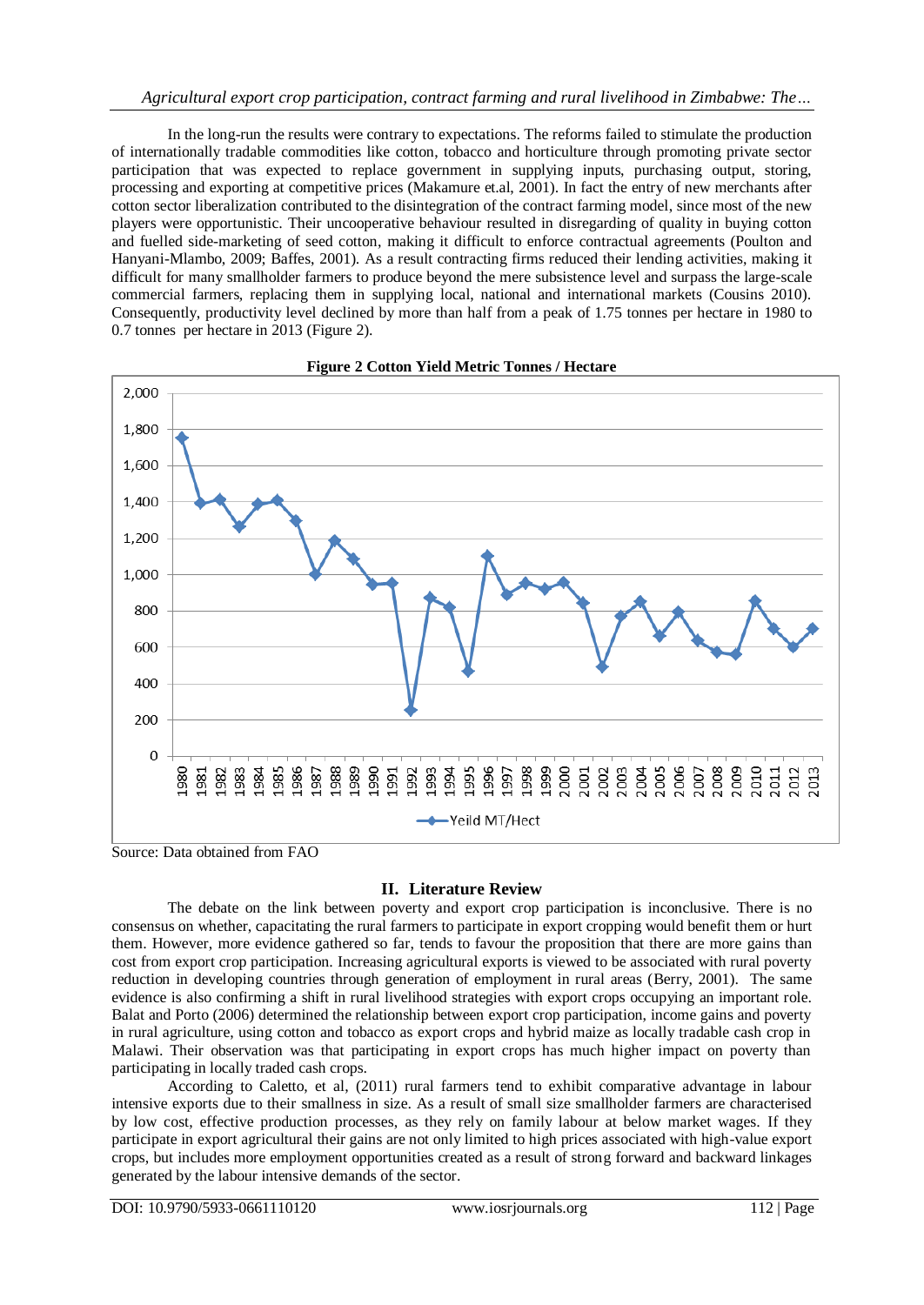However, concerns are being raised that barriers to entry into export crop production are still too high for smallholder farmers. Using the Ecuadorian experience, Korovhin (2005) noted that in the presence of barriers, export cropping may limit economic opportunities and magnified the levels of insecurity and powerlessness for rural poor, if entry and export marketing costs are not well managed. Smallholder farmers are exposed to poor export infrastructure, high transport costs, excessive paperwork and cumbersome customs clearing procedures that increases real trade costs and inhibit them from entering and participating in export crop production (Porto et al, 2011). In a highly distorted market, with missing markets or high transaction costs that precludes participation by poor households, the success of poverty reduction strategy is limited (Hertel and Reimer, 2008; De Janvry et al, 1991).

Smallholder farmers face very high entry barriers into export crop participation. Rural agricultural households by nature are characterised by complex behavioural patterns, and in most cases they are semicommercialised (Singh et. al, 1986), with differential access to productive assets, export infrastructure and markets for agricultural inputs and credits (Zezza et. al, 2011, Moyo, 2011). Sometimes they are characterised by partial engagement with markets which are often imperfect or incomplete, sporadic and somewhat disconnected. As a result their crop income levels are low and many are in a poverty trap, which forces them to engage in diverse markets and non-market activities to complement agricultural food and income. As such they are also involved in pastoralism, fishing, crafts, bricklaying and gathering fruits or firewood for cash among other non-farm activities (Mendola, 2007). The complex nature of rural livelihood patterns entails greater variability in their capacity to respond to export crop price incentives. Even if prices for export crops are comparably higher than for locally traded commodities, some rural households cannot respond because they are deep-rooted in poverty, without sufficient productive asset or sufficient credit to cover any start-up costs in fertilizer, seeds, tillage and labour costs (Balat and Porto, 2006). In Rwanda, Diop et. al (2005) noted that smallholder entry into export value chains is still inhibited by high entry barriers that includes, high demand for specialised knowledge when producing for export market, high start-up cost, infrastructural, labour supply constraints, high trade costs, lack of access to credit, lack of access to export information, skills shortage and technical deficiencies.

Beside high entry and marketing costs in export crop participation, rural farmers are small in size and they have a very low level of price risk tolerance in addition to poor access to information, capital and technology (Korovhin, 2005; Balat & Porto, 2006). As a result their behavior conforms to the "safety first models" of choice which state that poor rural farmers are risk averse. As such they prioritise low return, low risk food crops for own consumption to avoid starving the family at the expense of high risk, high return cash or export crops (Mendola, 2007). Thus their time, labour and productive resources may be trapped in low return subsistence agriculture. Policy interventions that promote access to agricultural inputs, services and improve the market access conditions facing smallholder farmers will therefore, promote smallholder farmers" participation and diversification into export crop production. If interventions that promote smallholder export crop participation and open up more avenues for diversification into high-value non-traditional exports (Afari-Sefa, 2010) are done developing economies cannot only enhance rural livelihoods but can achieve high agricultural sector growth, address unemployment and realise immense poverty reduction gains (Caletto, Kilic and Kirk, 2011).

# **III. Methodology**

In this study we used cotton as an export crop to determine the livelihood effects of participating in export value chains. Household level data was collected from a survey of 107 cotton and non-cotton farmers in Rushinga district. The non-cotton farming households were included in the study as a control group. The study then addresses two main research issues. Firstly, the study assessed whether smallholder cotton farmers in Rushinga District of Zimbabwe realize better income than non-cotton farmers. Secondly, we determined the household level characteristics that influence the decision to participate in export crop production using cotton as an exportable.

Questionnaires were administered to solicit for data on household level characteristics like gender of household head, employment status of household head, family size, access to finance, educational status of household head, cotton farming status and production status on food and cash crops. The questionnaire also extended to capture data on other non-farming livelihood options like, non-farming activities and remittances.

To check on income differentials, the research tested the hypothesis by Balat, Brambilla and Porto (2007) that households engaged in export cropping are less likely to be poor than subsistence-based households. An independent t-test for income levels between the cotton farmers and non-cotton farmers was first carried out to determine whether export crops offers better income than non-export crop. In the second stage an independent t-test for income levels between contracted and non-contracted cotton farmers was carried out, to establish whether contracting activities have any impact on rural incomes and livelihoods. However, the study did not focus on income level only since "livelihood strategy is a very complex concept" (Wikan, 2004) which goes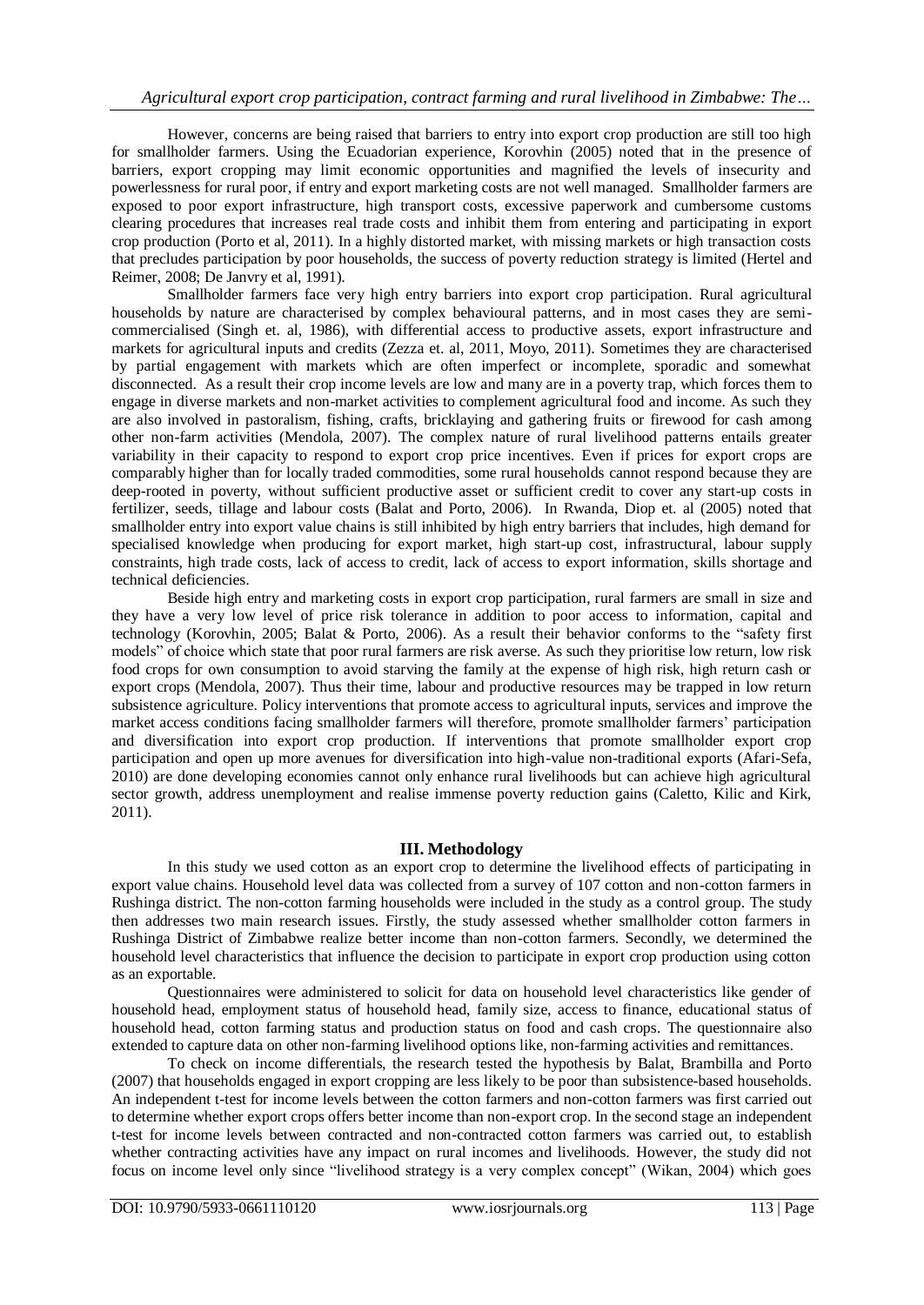beyond just addressing income-poverty. The study reaffirm that livelihood analysis is quite consistent with Jodha"s paradox that one can be "income-poor but better off" (see Chambers 1995). Therefore, the methodology adopted also considered other livelihood dimensions like asset holding, life skills endowment and infrastructure acquired.

The study also established factors that influence the decision to participate in export crop production and contract farming activities. An understanding of such factors will assist in formulating proper livelihood strategies for cotton farmers and policies on how best to promote rural household participation in export value chains for high value agricultural products. To determine such factors, binary logistic regression models were run. Cotton farming status and contract status were treated as binary choice dependent variables in two separate regressions to predict the odds likelihood that a farmer engages in export crop production and contract farming. The formulated logistic regression model is

# $y_i = \alpha_i + \beta_1 age_i + \beta_2 gender_i + \beta_3 education_i + \beta_4 farmarea_i + \beta_5 family size_i$  $+\ \beta_6 family labour_i + \beta_7 dependencey ratio_i + \beta_8 otherwise_i$ +  $\beta_9$ remittances<sub>i</sub> +  $\beta_{10}$ formalemployment<sub>i</sub> +  $\beta_{11}$ financ $q_i$  +  $\varepsilon_i$

Where  $y_i$  is export crop farming status or contracting status which is a binary choice variable for the i<sup>th</sup> farmer and it assumes the value of 1 if the farmer participate in export crop production or participate in contract farming activities and 0 otherwise. The intention is to predict the  $\log$  odds that the  $i<sup>th</sup>$  farming household will participate in export crop production or join contract farming. The prediction is modelled given the age of the household head, educational level of household head, the household land holding (farm area), the household size, the family labour supply, other sources of income which are separate from remittances and wage income from household head, the household dependency ratio and finally on whether the household qualifies for a contract farming loan or not  $(\text{fin} \text{anc} q_i)$ . Household dependents, was determined based on the World Bank and UN definition of family dependents, as the proportion of the age groups between 0 to 14 years and those above 65 years to the total household membership.

# **IV. Results**

The survey revealed that they were at least 5 cotton merchants operating in Rushinga district between 2010 and 2013 seasons. These companies largely exhibited an uncooperative model, thereby, complicating the coordination of cotton contracting activities. The companies include Cottco P/L, Grafax, China Africa Cotton Zimbabwe P/L, Cargill and Fachig. The results in Table I, indicate that cotton as an export crop provide livelihood means to both male and female headed families. In most cases female counterparts were left in charge of crop management when their husbands leave for formal employment in urban area. Based on the sample data the mode category of those that participate in cotton farming are aged between 36 and 50 years, mostly with average household dependents of between 6 and 10.

| Table 1: Demographic characteristics sample size n=10/ |        |     |        |                |     |  |                                               |  |     |               |       |     |
|--------------------------------------------------------|--------|-----|--------|----------------|-----|--|-----------------------------------------------|--|-----|---------------|-------|-----|
|                                                        | Gender |     |        | Family members |     |  | Number of Dependents<br>Age of household head |  |     |               |       |     |
|                                                        | M      |     | -2 - - | 6-10           | >10 |  | 6-10                                          |  | <35 | $36 - 50$     | 51-65 | 202 |
| CF                                                     |        | . . | 23     | 40             |     |  | 58                                            |  | 18  | 39            |       |     |
| <b>NCFs</b>                                            |        |     |        | ر ے            |     |  | $\cap$<br>28                                  |  |     | $\mathcal{L}$ |       |     |
| Total                                                  | 88     | 19  | 38     |                |     |  | 86                                            |  | 29  | 62            |       |     |

**Table I: Demographic characteristics sample size n=107**

Source: Survey Data

Where CF- cotton Farmers, NCF-non-cotton farmers

It is also clear from the sample data that most of the cotton farming household ranges between 6 to10 members, giving the crop a broader role in supporting livelihoods for large families. Based on these characteristics the study interrogated whether these household level traits influence the decision to venture into cotton farming.

|  |  | Table II: Household head educational, professional and employment status |
|--|--|--------------------------------------------------------------------------|
|--|--|--------------------------------------------------------------------------|

|                   |     |               | <b>Educational Qualification</b> |                |     |     |       |      | ചാ            |
|-------------------|-----|---------------|----------------------------------|----------------|-----|-----|-------|------|---------------|
|                   |     | <b>NFE</b>    | PRE                              | <b>SEE</b>     | CIA | DIA | Other |      |               |
| Cotton farmers    | 58  | $\sim$<br>. . | 10                               | 30             |     |     |       |      | 18            |
| Non-Cotton farmer | 39  |               |                                  |                |     |     |       | -1-1 | 14            |
| Total             | 107 | 10            | $\cap$                           | 4 <sup>7</sup> |     |     |       | 28   | $\sim$<br>ے ر |
|                   |     |               |                                  |                |     |     |       |      |               |

Source: Survey Data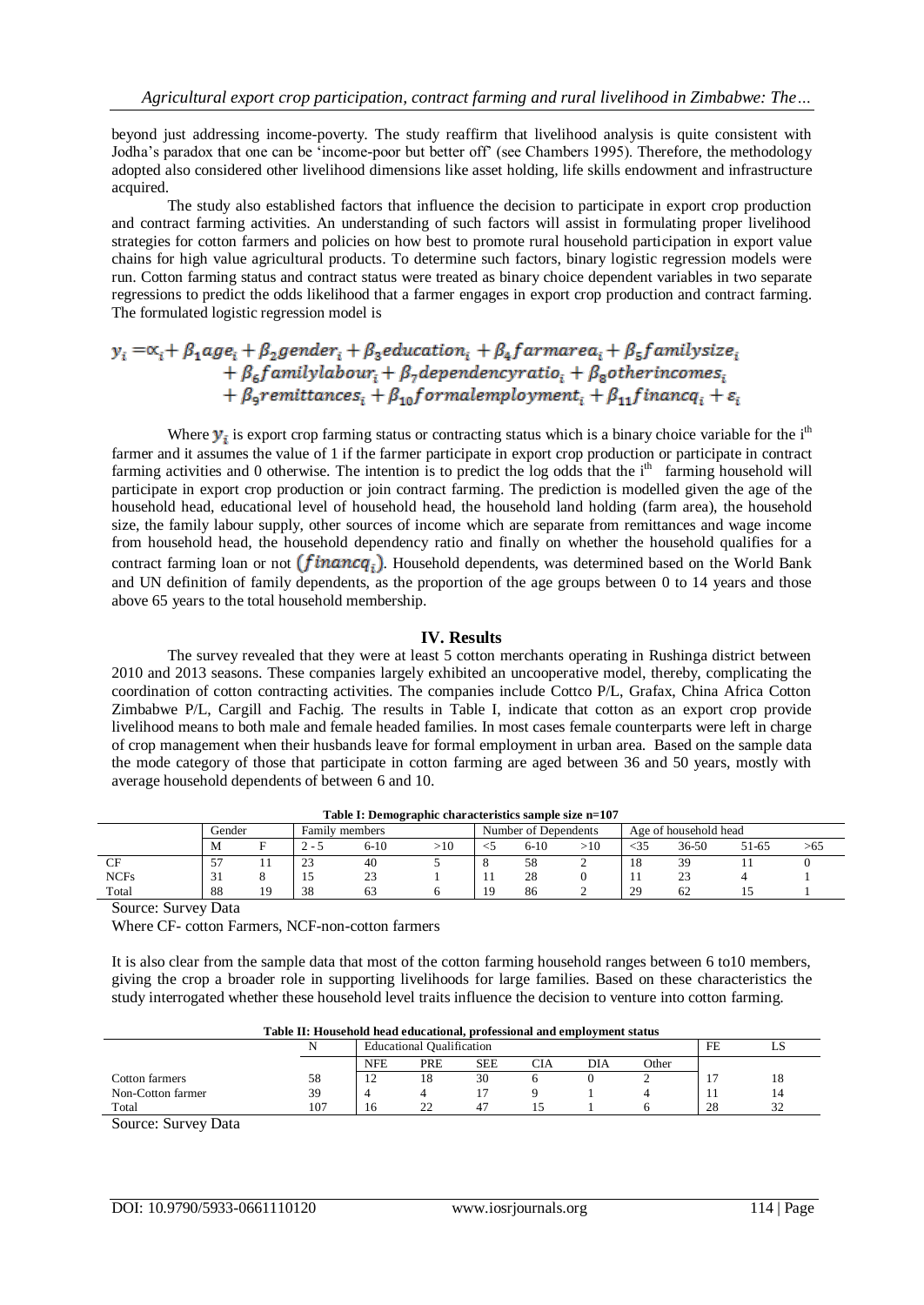Where N is the total number of household heads under cotton farming and those not in cotton farming, NFE is the number of household heads with no formal education, PRE heads with primary education, SEE heads with secondary education, CIA heads with certificate in agriculture, DIA heads with diploma in agriculture, other qualifications includes those with standard 1 and standard 2 education, FE is number of households with formal employment, LS number of households with other life skills

Table II indicates that cotton farming is still a very important source of livelihood for marginalised people. Those who are into cotton farming include vulnerable groups of the society mainly without formal education and those with primary education. Such group of people are highly vulnerable, since there is a very limited chance that they can secure decent formal employment. It is also clear that very few have formal employment and a few have psychomotor skills like bricklaying, carpentry, basketry and weaving that complement their income sources.

| Table III. Other 011-141 in medile sources |     |                   |             |                 |  |  |  |
|--------------------------------------------|-----|-------------------|-------------|-----------------|--|--|--|
|                                            |     | Formal employment | Remittances | off-farm income |  |  |  |
| <b>Cotton Farmers</b>                      | 68  |                   |             |                 |  |  |  |
| Non-Cotton Farmers                         |     |                   |             |                 |  |  |  |
| Total                                      | 07، | 28                | <u>_</u>    |                 |  |  |  |
| $\alpha$ $\alpha$ $\alpha$                 |     |                   |             |                 |  |  |  |

#### **Table III: Other off-farm income sources**

Source: Survey data

Besides farming evidence from Table III suggests that rural farmers have other sources of livelihood like salary income earned by household heads, remittances from other family members and other non-farming activities. From the sample, the number of people who have alternative sources of income is still very limited.

| <b>THE TABLE 17: CLOD DATE:</b> |      |       |            |         |        |             |  |  |
|---------------------------------|------|-------|------------|---------|--------|-------------|--|--|
|                                 |      | Maize | Groundnuts | Sorghum | Millet | Other crops |  |  |
| <b>Cotton Farmers</b>           | 68   | 68    | 36         |         |        | 27          |  |  |
| Non-Cotton Farmers              | 39   | 39    | 30         |         |        |             |  |  |
| Total                           | 107  | 107   | 66         |         | 20     | 44          |  |  |
| Mean Hectares                   | 3.94 | 1.15  | 0.59       | 0.15    | 0.14   | 0.12        |  |  |
| Std Dev.                        | .939 | 0.694 | 0.500      | 0.581   | 0.262  | 0.234       |  |  |

**Table IV: Crop patterns**

Source: Survey Data

Sample results on Table IV shows evidence for livelihood diversification for both cotton and no-cotton farmers. The data is showing that rural farmers are not relying on one crop for food and also very few farmers are able to produce surplus cereal crops for the market. It was noted that the 68 cotton farmers sampled also produced maize, groundnuts, sorghum and millet. These cereal crops are also grown by non-cotton farmers. Maize is grown by everyone across the sampled farmers with average hectares of 1.15, while the average hectares for other grains and crops are below one.

# **Livelihood gains from cotton farming**

Findings summarized on Table V indicate that the livelihood gains from cotton as an export crop are very limited. Only 37% of the sampled cotton producers claimed to have an improvement in well-being from cotton farming. Those who benefited include 34% who managed to acquire assets and 10% who build infrastructure using proceeds from cotton. Assets bought include tillage equipment, scotch carts, farm animals (cattle included) as shown on Table VI.

Despite these limited benefits and high concerns raised on the viability challenges associated with cotton farming (see Table X), 63% of the sampled cotton producers are insisting on increasing production area if more resources are made available. The fact that such intentions were made amid high concern for poor returns on cotton farming investment is a reflection of lack of alternative cash crops for livelihood sustainability within the area, caused partly by lack of adequate information on other potential export or cash crops. Although results on Table IV show that farming in the area is relatively diversified into cereal crop farming, market access for these crops is severely constrained. Only a limited number of farmers are able to secure viable markets for such cereal crops. Unlike cotton, there is no readily available cash market for other crops. The market constraints are exacerbated by the failure of Grain Marketing Board (GMB) to pay farmers for their deliveries owing to liquidity challenges. Secondly, high transport costs owing to long distances to the markets and poor road infrastructure constitutes serious market access barriers in the area. Thus cotton unlike other cash crops is easy to market with merchants providing on-farm purchasing services.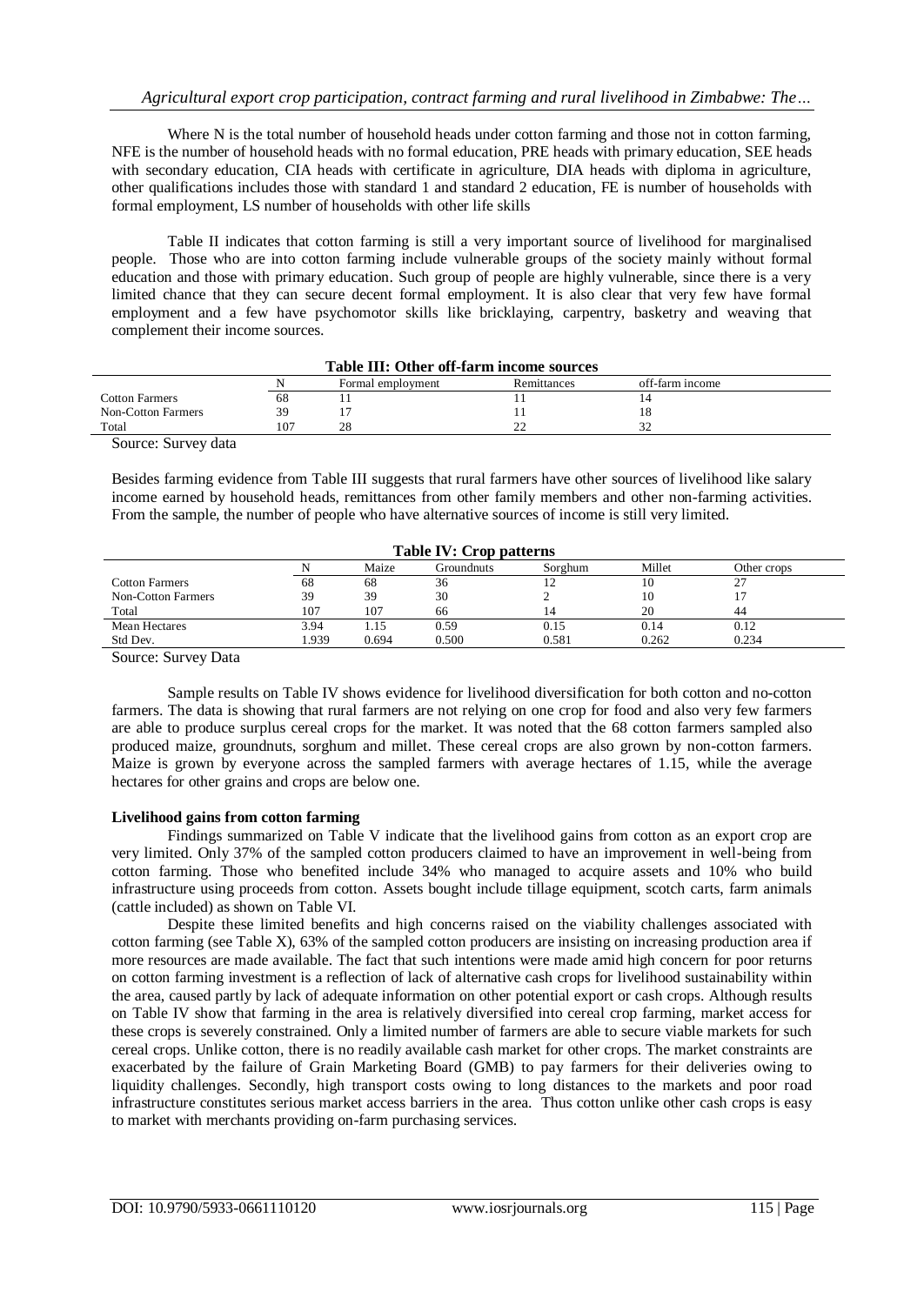| Table V: Cotton farming benefits for the past three years |    |               |                 |                      |            |                |  |  |
|-----------------------------------------------------------|----|---------------|-----------------|----------------------|------------|----------------|--|--|
|                                                           |    | Life improved | Acquired assets | Build infrastructure | to         | <i>ncrease</i> |  |  |
|                                                           |    |               |                 |                      | production |                |  |  |
| All Cotton farmers                                        | 68 | 37%           | 34%             | 10%                  | 63%        |                |  |  |
| Contracted                                                | 47 | 32%           | 32%             | 11%                  | 68%        |                |  |  |
| Non-Contracted                                            |    | 48%           | 38%             | 10%                  | 52%        |                |  |  |
| Course Course Date                                        |    |               |                 |                      |            |                |  |  |

**Table V: Cotton farming benefits for the past three years**

Source: Survey Data

Therefore, the research noted that cotton remained the only available cash crop with readily available market in Rushinga, despite some isolated tendencies for cash crop diversification. Thus farmers have limited options on cash crops hence they continue cotton even if it means poor returns. Some of the qualitative responses by disgruntled farmers, who vowed not to shift from cotton production, are a clear testimony to the fact that smallholder farmer still bank their livelihood hopes on cotton, despite challenges affecting its viability. These includes "Hatingarisiye nekuti vamwe vakatoyambuka naro" (We cannot abandon cotton farming because others accumulated assets from participating). "Donje ndiro rega rinopa mari kuno" (Cotton is the only cash crop in Rushinga). "Rimwe gore unogona kusimudzikawo" (By chance you might get well paid in future). These responses indicate serious market access impediments, confronting cotton farmers in Rushinga, who are desperately underpinning their livelihood hopes on a poor performing crop. There is also lack of information on possible cash crops available to cotton farmers for diversification.

#### **Table VI: Asset accumulation by cotton farmers for the past three years**

|                | N                  | Tillage   | Scotch cart | Constructed | Cattle | Other animals |
|----------------|--------------------|-----------|-------------|-------------|--------|---------------|
|                |                    | equipment |             | Housing     |        |               |
| Cotton farmers | 68                 | 12%       | 3%          | 10%         | $1\%$  | 6%            |
| Contracted     | 47                 | 13%       | 4%          | 11%         | 2%     | 4%            |
| Non-Contracted | $\sim$<br>$\sim$ 1 | 10%       |             | 10%         |        | 10%           |

Source: Survey Data

# **Income distribution and variability by crop and cotton farming status**

Table VII indicates the percentages of farmers who sold cotton, maize and groundnuts according to income ranges, from a sample of 107 smallholder farmers. While there are 68 cotton producers considered in this study the 36.1% of farmers who never sold represents the non-cotton farmers sampled. While there 107 maize producers sample only 49.1% produced surplus for sale, whereas from the 66 groundnuts producer sampled only 36.4% generated surplus for the market.

|                     |          | - - -    |                   |          |
|---------------------|----------|----------|-------------------|----------|
| Income levels       | Cotton   | Maize    | <b>Groundnuts</b> | Total    |
| Never sold          | 36.1%    | 50.9%    | 76.9%             | 13.9%    |
| \$1 to \$150        | 14.8%    | 22.2%    | 9.3%              | 18.5%    |
| \$150.1 to \$300    | 26.9%    | 13.0%    | 8.3%              | 22.2%    |
| \$300.1 to \$450    | 15.7%    | 8.3%     | 1.9%              | 16.7%    |
| Above \$450         | 5.6%     | 4.6%     | 2.8%              | 27.8%    |
| Mean Income         | \$357.00 | \$326.68 | \$195.05          | \$328.97 |
| Std. Deviation      | \$178.96 | \$197.25 | \$170.95          | \$204.01 |
| Number of producers | 68       | 107      | 66                | 107      |
| Number of sellers   | 68       | 52       | 24                | 92       |
|                     |          |          |                   |          |

# **Table VII: Income distribution by major cash crops n=107**

Source: Survey data

The average incomes generated from marketing these crops are distributed as follows cotton \$357, maize \$329.68 and groundnuts \$195.05. Thus the average income received from cotton is slightly higher than from other crops. However, results from an independent t-test on Table VIII, confirm that there is no significant variation in total crop income between cotton growers and non-cotton farmers. The research noted that cotton farmers also have a tendency to diversify their crop income by engaging in non-cotton cash crop. The study therefore, proceeded to compared non-cotton income between cotton farmers and non-cotton farmers. The results confirmed a significant non-cotton income difference between cotton and non-cotton farmers. The differences are explained by variations that are clear from the contributions of both maize and groundnuts to total household incomes between cotton and non-cotton farmers. Non-cotton farmers earn an average contribution of 48.93% of total crop income from maize, compared to 17.87% for cotton farmer. Similarly they earn an average contribution of 12.61% of total crop income from groundnuts, compared to 6.68% from cotton farmers.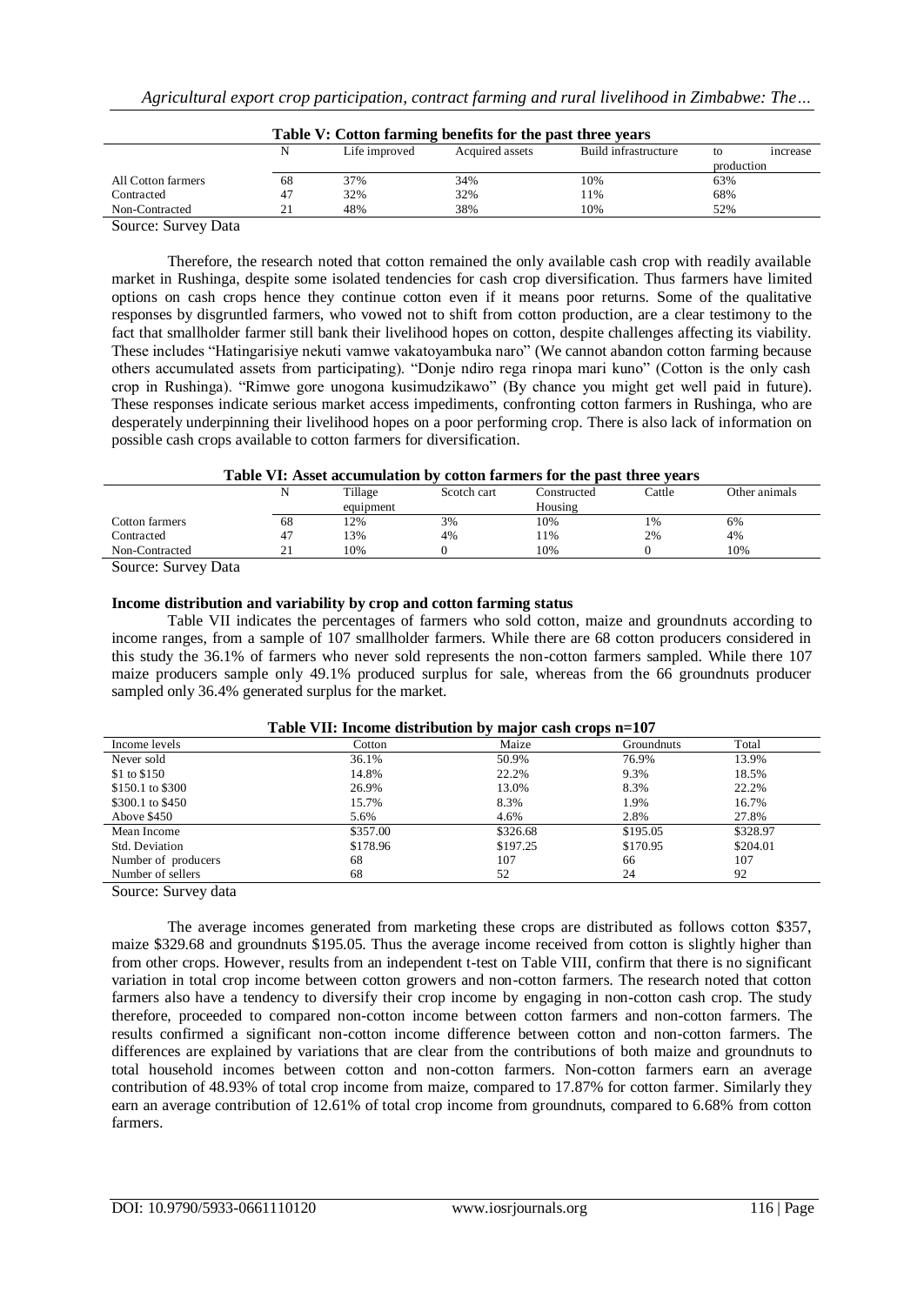| <b>Table VIII, Income variability across cotton farming status</b> |                       |    |         |          |         |       |  |  |
|--------------------------------------------------------------------|-----------------------|----|---------|----------|---------|-------|--|--|
|                                                                    | Cotton farming status | N  | Mean    | Std. Dev | F.stat  | Sig.  |  |  |
| Total income                                                       | No.                   | 39 | 869.31  | 1098.18  | 1.856   | 0.176 |  |  |
|                                                                    | Yes                   | 68 | 1498.21 | 939.63   |         |       |  |  |
| Non-Cotton income                                                  | No                    | 39 | 869.31  | 1098.18  | 14.641  | 0.000 |  |  |
|                                                                    | Yes                   | 68 | 470.18  | 687.94   |         |       |  |  |
| Maize contribution %                                               | No                    | 39 | 48.93   | 47.46    | 124.611 | 0.000 |  |  |
|                                                                    | Yes                   | 68 | 17.87   | 23.31    |         |       |  |  |
| Groundnuts contribution %                                          | No                    | 39 | 12.61   | 28.61    | 7.753   | 0.006 |  |  |
|                                                                    | Yes                   | 68 | 6.68    | 15.98    |         |       |  |  |

| Table VIII: Income variability across cotton farming status |  |  |  |  |  |  |  |
|-------------------------------------------------------------|--|--|--|--|--|--|--|
|-------------------------------------------------------------|--|--|--|--|--|--|--|

Source: Survey Data

#### **Income variability by contract farming status**

Since contract farming is the predominant model adopted in export crop farming and cotton farming in particular, the study was also interested in finding out income variations across contract farming status. While the motive was to test whether contract farming had brought income gains to the smallholder contracted farmers, the study found no evidence to support this hypothesis. Contrary to general expectations there is no evidence in favour of high income gains by contracted farmers as compared to non-contracted farmers.

# **Table IX: Income variability by contract farming status**

|                        | contract status | N  | Mean    | Std. Dev | F. Stat | Sig   |
|------------------------|-----------------|----|---------|----------|---------|-------|
| Cotton income (\$)     | N <sub>0</sub>  | 21 | 1041.10 | 741.18   | 1.981   | 0.164 |
|                        | Yes             | 47 | 1022.19 | 712.31   |         |       |
| Non-Cotton income (\$) | No              | 21 | 452.90  | 790.84   | 0.003   | 0.953 |
|                        | Yes             | 47 | 477.89  | 645.91   |         |       |
| Total income (\$)      | N <sub>0</sub>  | 21 | 1494.00 | 990.02   | 0.260   | 0.612 |
|                        | Yes             | 47 | 1500.09 | 927.25   |         |       |

Source: Survey data

These findings prompted further action to determine factors that are influencing the performance of contract farming. A factor analysis was then carried out based on data obtained using a 5 point Likert scale and findings are summarised on Table X and Table XII below.

# **Factors affecting contract farming performance**

According to the mean scores obtained from factors below, the biggest concern bedevilling farmers is the absence of a proper arbitration system between smallholder farmers and contractors that will help to resolve the impasse on any contentious contractual issue. This is followed by high input costs coupled with poor price that are threatening the viability of cotton farming. Lack of a proper regulatory system was ranked on fourth position as one of the factors negatively impacting contract farming management.

# **Table X: Factors affecting cotton contract farming n=47**

|                                                                         |                  |                    | Communalities  |              |
|-------------------------------------------------------------------------|------------------|--------------------|----------------|--------------|
|                                                                         | Mean             | Std. Deviation     | Initial        | Extraction   |
| high input costs                                                        | 4.1522           | 1.22868            | 1.000          | .845         |
| Poor prices<br>weak bargaining power by farmers                         | 4.0652<br>3.8696 | 1.38888<br>1.54357 | 1.000<br>1.000 | .712<br>.767 |
| Loss of flexibility marketing<br>No arbitrators for smallholder farmers | 3.6522<br>4.1957 | 1.46390<br>1.10794 | 1.000<br>1.000 | .637<br>.515 |
| Lack of regulatory framework<br>Risk of perpetual indebtedness          | 4.0000<br>3.6739 | 1.36626<br>1.39928 | 1.000<br>1.000 | .569<br>.392 |
| Unsuitable contractual terms                                            | 2.9565           | 1.78831            | 1.000          | .815         |
| Kaiser-Meyer-Olkin Measure of Sampling Adequacy                         |                  |                    |                | 0.579        |

Source: Survey Data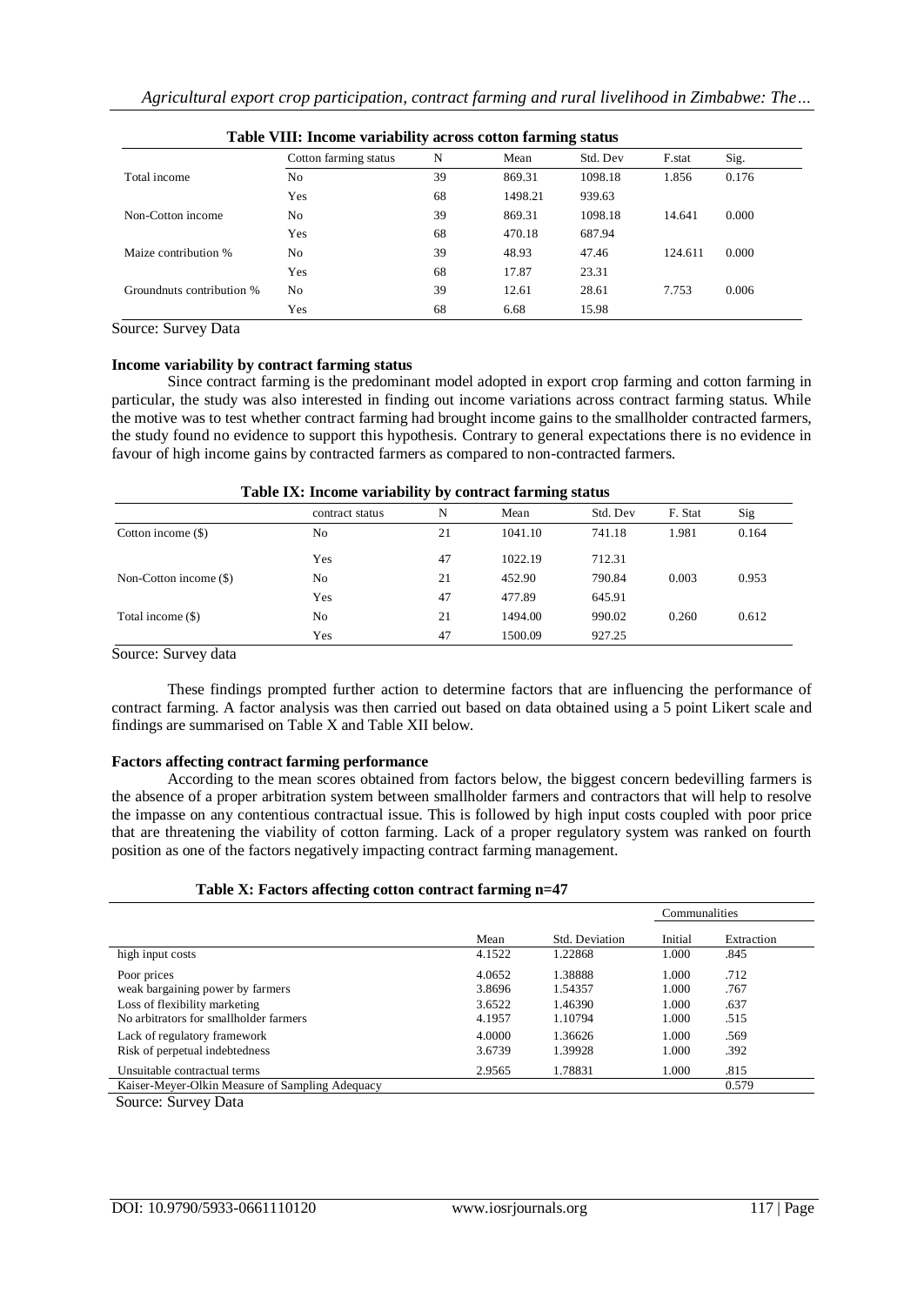Sentiments from the sampled farmers are that prices offered under contract arrangements are not in commensurate with the inflated input costs. The conditions are accentuated by the absence of a proper arbitration process and a regulatory framework that protect small farmers from unfair trading practices by cotton merchants. According to Table XI:, about 65.64% of the variations in contract farming is explained by the first three component factors, with component one explaining 30.7%.

|                | <b>Initial Eigenvalues</b> |            |            | Extraction Sums of Squared Loadings |            |            | <b>Rotation Sums of Squared Loadings</b> |               |              |
|----------------|----------------------------|------------|------------|-------------------------------------|------------|------------|------------------------------------------|---------------|--------------|
|                |                            | of<br>$\%$ | Cumulative |                                     | of<br>$\%$ | Cumulative |                                          |               |              |
| Component      | Total                      | Variance   | %          | Total                               | Variance   | %          | Total                                    | % of Variance | Cumulative % |
|                | 2.456                      | 30.706     | 30.706     | 2.456                               | 30.706     | 30.706     | 2.139                                    | 26.732        | 26.732       |
| 2              | 1.599                      | 19.993     | 50.699     | 1.599                               | 19.993     | 50.699     | 1.596                                    | 19.947        | 46.679       |
| 3              | 1.195                      | 14.941     | 65.640     | 1.195                               | 14.941     | 65.640     | 1.517                                    | 18.962        | 65.640       |
| $\overline{4}$ | .856                       | 10.706     | 76.346     |                                     |            |            |                                          |               |              |
| $\overline{5}$ | .835                       | 10.443     | 86.789     |                                     |            |            |                                          |               |              |
| 6              | .492                       | 6.156      | 92.945     |                                     |            |            |                                          |               |              |
| $\tau$         | .344                       | 4.303      | 97.248     |                                     |            |            |                                          |               |              |
| 8              | .220                       | 2.752      | 100.000    |                                     |            |            |                                          |               |              |

Source: Survey Data

#### **Decision to participate in cotton farming and contracting activities**

This last part of the study show results on factors influencing the farmers" decision to participate in cotton production and contract farming activities. Using a logistic regression function we found evidence confirming that cotton is mainly grown by male headed families, as the gender variable was found to be positive and significant. We also noted that the likelihood that a household participate in cotton farming is decreasing with educational level, implying that cotton is a livelihood source for a special group of the community with limited opportunities to secure formal employment. The results also show a significant positive sign for the hired labour variable and finance variable. This implies that the decision to participate in cotton farming is also influenced by the capacity of the household to hire extra labour and secure finance. Factors like age, family size, farm area, dependency ratio, availability of other sources of income, availability of remittances and formal employment status of household head were found to have no effect on the decision to participate in cotton farming

However, contract farming status was found to be negatively influenced by formal employment status of household head, negatively by availability of other sources of income and also negatively by availability of remittance income. The implication is that, those households whose heads are formally employed or have other sources of income or receive remittance income are less likely to engage in contract farming. Thus contract farming is increasing becoming a means of agricultural financing for households with limited avenues to secure funding.

|                 | <b>Cotton Farming status</b> | <b>Contract status</b> |  |
|-----------------|------------------------------|------------------------|--|
| Constant        | $-2.276$                     | 2.712                  |  |
|                 | (2.438)                      | (4.760)                |  |
|                 | 0.103                        | 15.056                 |  |
| Age             | 0.826                        | $-0.774$               |  |
|                 | (0.620)                      | (0.979)                |  |
|                 | 2.284                        | 0.461                  |  |
| Gender (Male=1) | $3.155**$                    | 0.821                  |  |
|                 | (1.275)                      | (1.865)                |  |
|                 | 0.430                        | 2.272                  |  |
| Education       | $-0.522**$                   | $-0.406$               |  |
|                 | (0.229)                      | (0.476)                |  |
|                 | 0.593                        | 0.666                  |  |
| Farmarea        | $-0.063$                     | 0.333                  |  |
|                 | (0.215)                      | (0.282)                |  |
|                 | 0.939                        | 1.396                  |  |
| Familysize      | 0.789                        | $-0.938$               |  |
|                 | (1.040)                      | (1.090)                |  |
|                 | 2.201                        | 0.391                  |  |
| Hiredlabour     | $2.462**$                    | $-2.627$               |  |
|                 | (1.183)                      | (1.627)                |  |

**Table XII: Logistic results for cotton farming status and contract status**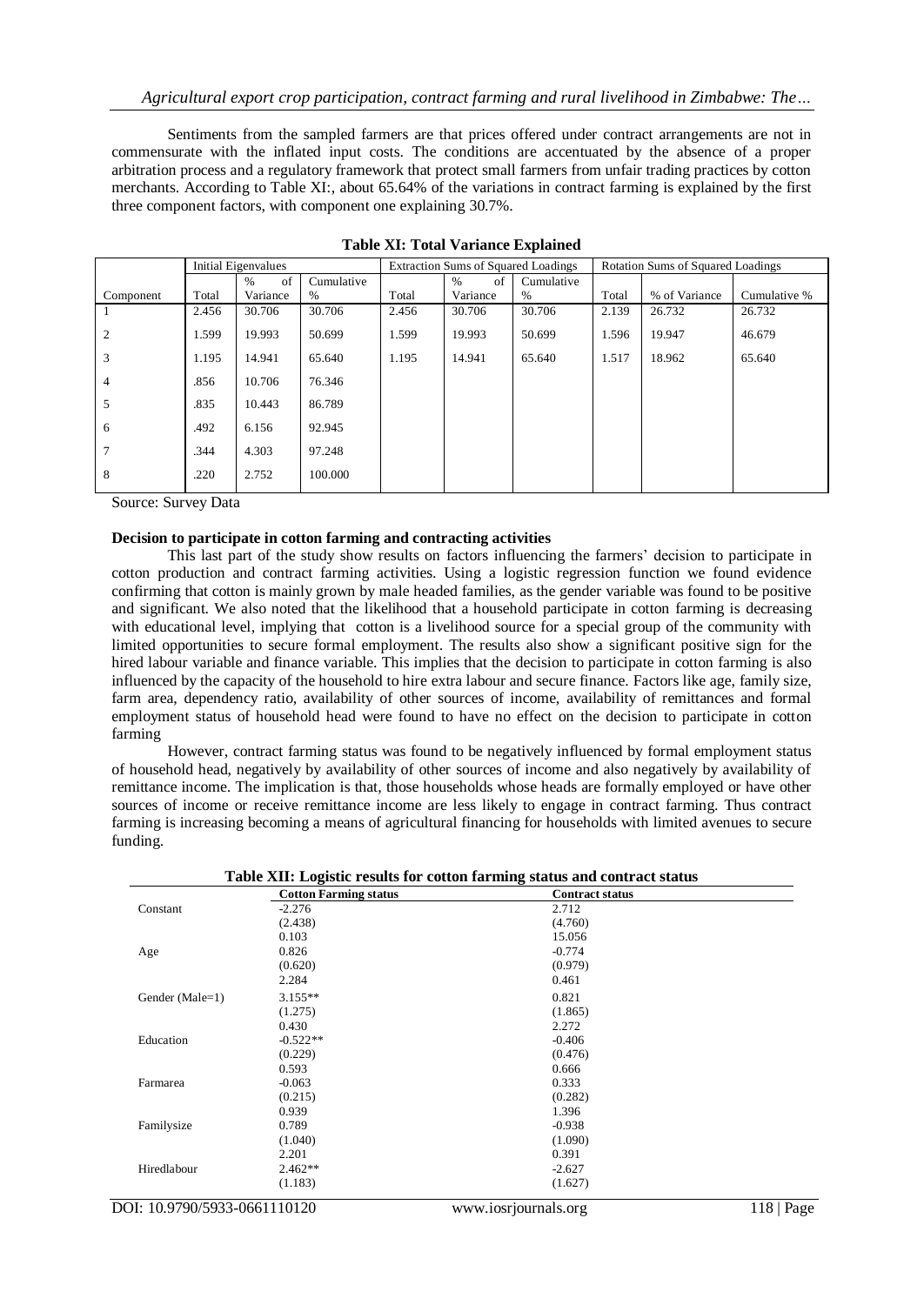*Agricultural export crop participation, contract farming and rural livelihood in Zimbabwe: The…*

|                      | 11.730    | 0.072      |
|----------------------|-----------|------------|
| Familylabour         | $-0.690$  | 0.998      |
|                      | (1.017)   | (1.102)    |
|                      | 0.501     | 2.712      |
| dependencyratio      | $-0.261$  | 0.920      |
|                      | (1.039)   | (1.023)    |
|                      | 0.770     | 2.510      |
| Otherincomes         | 0.162     | $-4.749**$ |
|                      | (0.833)   | (1.883)    |
|                      | 1.176     | 0.09       |
| Remittances          | $-1.294$  | $-3.688**$ |
|                      | (0.904)   | (1.784)    |
|                      | 0.274     | 0.025      |
| Formalemployment     | 0.412     | $-3.142**$ |
|                      | (0.853)   | (1.536)    |
|                      | 1.511     | 0.043      |
| Financequalification | $1.345**$ | $0.740*$   |
|                      | (0.311)   | (0.389)    |
|                      | 3.840     | 2.096      |
| Cox & Snell $R^2$    | 0.504     | 0.484      |
| Nagelkerke R $2$     | 0.692     | 0.683      |
| Predicted            | 87.7      | 85.3       |

The values shown in brackets are the standard error and those in italics are the  $Exp(B)$  values. Coefficient labels with \*\*\* are significant at 1%, \*\* are significant at 5% and those with \* are significant at 10% level.

The study also noted that contract farming status is positively related to household credit loan qualification status.

# **V. Conclusion**

Rural cotton farmers remain determined to participate in cotton farming regardless of the price challenges that have been experienced in the past few seasons. Observation shows they have limited alternative sources of income although there is a tendency toward crop diversification. Given more resources, current cotton farmers express willingness to increase cotton production although the study shows no significant income variability between growers and non-growers. Access to credit has been noted to influence increased participation in cotton as an export crop. The study therefore recommends critical sector reforms that ensure expanded credit facilities for the farmers.

Need to address the incentive structure in both export crops and cereal cash crops. This will promote the commercialisation spirit among the smallholder farmers as a prerequisite for poverty alleviation. A transition from subsistence based cereal crop farming to commercial based cereal crop farming is needed to promote crop income diversification. This can be achieved partly by promoting more formal markets channels for cereal crops. The current poor performance of cotton as an export crop is sufficient evidence to show that entire dependency on a single export crop may expose rural livelihood to external shocks and worsen rural farmer"s income poverty as international commodity price adversely fluctuates.

#### **References**

- [1]. Abebe, T., (2007), Changing livelihoods, changing childhoods: Patterns of children"s work in rural Southern Ethiopia, Children"s Geographies, Vol. 5, No.s 1-2, pp 77-93
- [2]. Afari-Sefa, V., (2010), Horticultural exports and livelihood linkages of rural dwellers in Southern Ghana: An agricultural household modelling application, Journal of Developing areas, Vol 44, No.1 pp1-23
- [3]. Baffes, J. (2001), Policy Reform Experience in Cotton Markets. in Commodity Market Reforms: Lessons of Two Decades. T. Akiyama, J. Baffes, D. Larson and P. Varangis (ed). Washington DC, World Bank, p 165-189.
- [4]. Balat, J., Brambilla, I. and Porto, G., (2007), Realizing the gains from trade, export crops, marketing costs and poverty, NBER Working Paper, 13395
- [5]. Balat, J. and Porto, G. (2006), Commodity exports, income growth and poverty; The role of household constraints in agriculture, World Bank, Washington
- [6]. Bates, R. H. 1981. Markets and States in Tropical Africa. Berkeley and Los Angeles: University of California Press.
- [7]. Bryceson, D., C. Kay and J. Mooij, eds, 2000. Disappearing Peasantries? Rural Labour in Africa, Asia and Latin America, London, Intermediate Technology Publications
- [8]. Cadot, O., L. Dutoit, and J. de Melo (2009). ["The Elimination of Madagascar"s Vanilla Marketing Board, 10 Years On,](http://econpapers.repec.org/RePEc:oup:jafrec:v:18:y:2009:i:3:p:388-430)'' Journal of African Economies 18(3), pp. 388-430
- [9]. Caletto, Kilic and Kirk (2011), Non-traditional crops, traditional constraints: long-term welfare impacts of export crop adoption among Guatemalan smallholders, World Bank
- [10]. Chambers. R. (1995), Poverty and livelihoods: whose reality counts?, Environment and Urbanisation, Vol. 7, No. 1, pp 173 204
- [11]. Chauvin, N.D., and Guido Porto, (2011), Market Competition in Export Cash Crops and Farm Income, African Center for Economic Transformation and Universidad de La Plata
- [12]. Diop, N., Brenton, P., and Asarkaya, Y. (2005), Trade costs, export development and poverty in Rwanda, World Bank, Policy Research Working paper 3784
- [13]. GAIN (2012), Zimbabwe annual cotton report, USDA Foreign Agricultural Services, [14]. Goreux, L (2003), Reforming the cotton sector in Sub-Saharan Africa, Second Editio
- [14]. Goreux, L (2003), Reforming the cotton sector in Sub-Saharan Africa, Second Edition, World Bank Publication